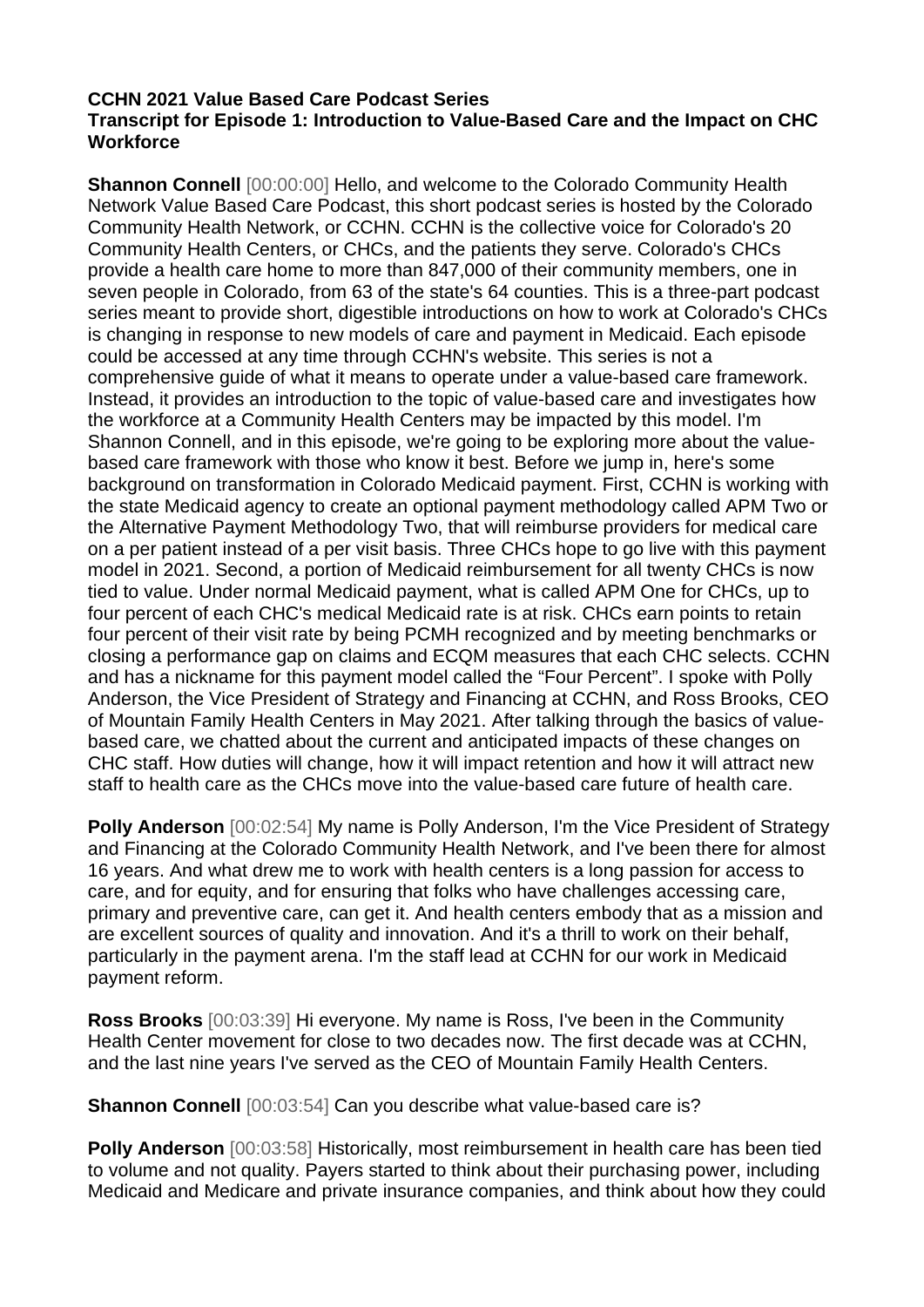use payment to incent best practices or promising practices in care delivery and to encourage providers to do more for quality improvement or to direct their payments and reimbursement towards providers that were already focused on that and leave providers that aren't focused on quality out of the equation.

**Ross Brooks** [00:04:34] When I think about value-based care and how to talk about it, it really goes back to the historical context that in the United States, health care is paid for on a volume basis. It has been historically and still much of health care delivery today is paid for on a volume basis, which incentivizes, excuse the ungraceful word, "widgets", seeing patients quickly. We set our budgets at Mountain Family around medical productivity standards, how many human beings we serve every day, and how many visits we have with human beings. We do the same thing for behavioral health and the same thing for dental health. We set our budgets based on productivity to have a high volume of care. That is less humane and less human than incentivizing value-based care, which rewards health care teams and health care providers for caring for complex human beings and rewards them for helping improve the quality outcomes for those human beings. So, the real basis of value-based care, in my mind, is shifting away from a volume mentality and shifting into a value mentality that rewards caring for complex human beings, which we all happen to be pretty complex human beings. And it really incentivizes us as a health care provider to improve the health of the population. So really, the genesis of why we are participating in these pilots and the aspirations to shift the entire U.S. health care system towards value-based care is because I and we believe that it is a more humane way to deliver care to complex populations, which I would argue includes all of us.

**Shannon Connell** [00:06:25] Polly, were there any concerns that you heard from any of the participating health centers when you asked them to join value-based care?

**Polly Anderson** [00:06:32] For sure. There's a number of concerns that I think we still have and are going to be watching closely when we finally launch APM 2 our PMPM. The first one is that it's difficult to innovate without new resources. And although the money will come in differently to the health centers in a monthly payment, rather than waiting for reimbursement to accrue based on face-to-face visits, it's still not additional dollars to bring new members of the care team in immediately to help address what the patient may need the most. So, that is a significant concern that it's a different way of getting paid, but it's not additional resources. And we know that health centers are already pretty lean, mean machines when it comes to revenue and don't have a lot of resources around to redesign care overnight. So, we think that will take some time. And the second concern that I think is pretty common is just that the revenue won't be sufficient, it won't be the same as what we would have gotten under traditional face to face visits. All we can do to address that concern is just work really closely with the state Medicaid agency on that rate setting and really do some testing on reimbursement and to track it really closely once we do finally launch.

**Shannon Connell** [00:07:49] Ross, can you describe some of the training that you will be doing or have already done with your staff to prepare them for a value-based care implementation?

**Ross Brooks** [00:07:58] I'll provide a little bit of context for our aspirations, but also concerns walking into the value-based future and trying to help create the value-based future. It still feels at Mountain Family today,May 2021, like we're flying this plane that has two different wings and two different engines on it. One wing is from the 1950s and is dependent on burning diesel fuel and it's very volume driven, and the other wing is made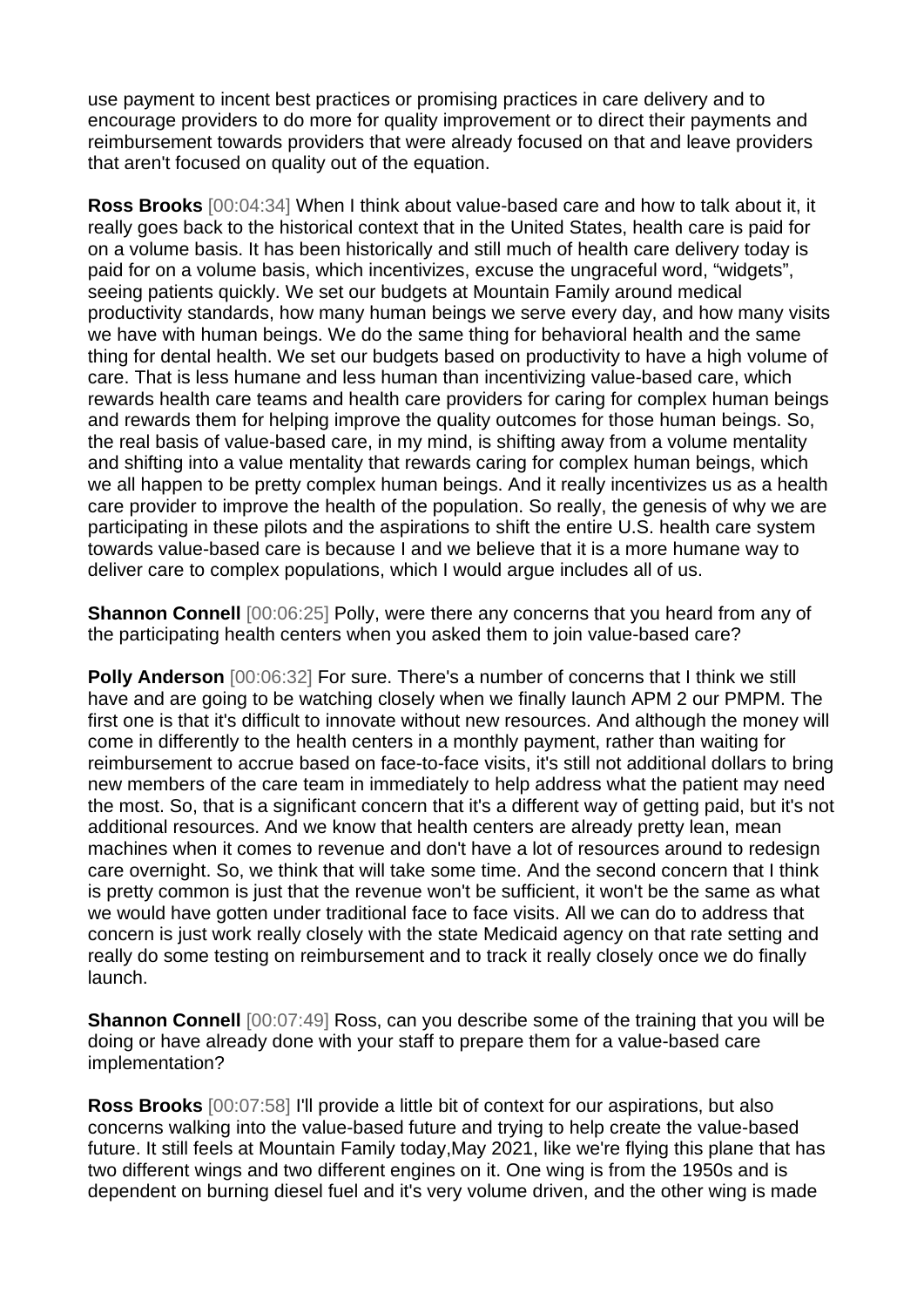of graphite and very light and is our aspirations for the value-based future. But in the real world, every day at Mountain Family feels like we're flying this plane with two different wings, one on volume, one dependent on the value that we've been talking with our team for the better part of the last decade about these aspirations towards value-based care. But what reality is, we haven't shifted very much of our revenue into value-based human centric revenue yet. In preparation to get there, and we're hopeful that we're going to launch with CCHN and Clinica and Salud this coming summer in 2021, we've started to prep our teams for the changes that are going to come. So from a training perspective, we have three work different groups at Mountain Family under our Value-Based Population Health Committee, which is made up of clinical leaders, financial leaders, operations leaders, boots on the ground, medical assistants, nurses, and other health care providers, really multidisciplinary teams whose job it is to work through a lot of the workflow changes that are likely to come at Mountain Family over this in the future and also to start to communicate with staff about what those changes might be and might look like, Those three different committees are called our Finance and Communication Work Group, that's one of our committees. The next one is really our Value-Based and Quality Improvement committee, and then the last one is our Risk Stratification Working Group committee. Those three groups help inform decisions. Now, all of that said, it's still pretty complicated.

**Shannon Connell** [00:10:06] Are you taking into account value-based care when recruiting new staff members?

**Ross Brooks** [00:10:10] Yes. Part of the conversation on our aspirations and our hiring process, and it is part of our current budget debate for our next fiscal year, which starts on June 1st, and value-based care and value-based reimbursement as part of our budget and staffing discussion the last two or three years now. Meaning that as we're walking into our new fiscal year, we're sitting down with the executive team saying "how might we shift the complex care nurses roles and responsibilities? Might we need more data analytics within our I.T. department? How might we shift our call center focus, given the value-based aspirations of the future?" So, it continues to be complicated, and that's a real-world problem we're working on still this week at Mountain Family as try to walk to our next fiscal year. That said, what I think is likely to happen is that we will hire more complex care nurses to help manage the complex care of our patients, and hire more data and analytics staff to help with risk stratification and really understanding the complexity of our patients across the board.

**Shannon Connell** [00:11:25] Ross, are you using the value-based care model to help recruit at all?

**Ross Brooks** [00:11:30] It's a conversation in most of our hires, especially for providers, and nurses, and executive level folks. And we use it as kind of an aspirational talking point, being realistic that we haven't implemented value-based care reimbursement for majority of our patients yet. So, we use it in conversations and I think some folks that relate to try to be on the leading edge of shifting into the value-based future. And for some folks, it's probably a detractor. Not everybody wants to be piloting and on an innovative edge of trying to change healthcare.

**Shannon Connell** [00:12:07] Polly, do you see value-based care as becoming a wider recruitment tool for Colorado Community Health Centers?

**Polly Anderson** [00:12:13] I was thinking that I really do think once launched and when we begin to rack up some successes under the PMPM that it really will become a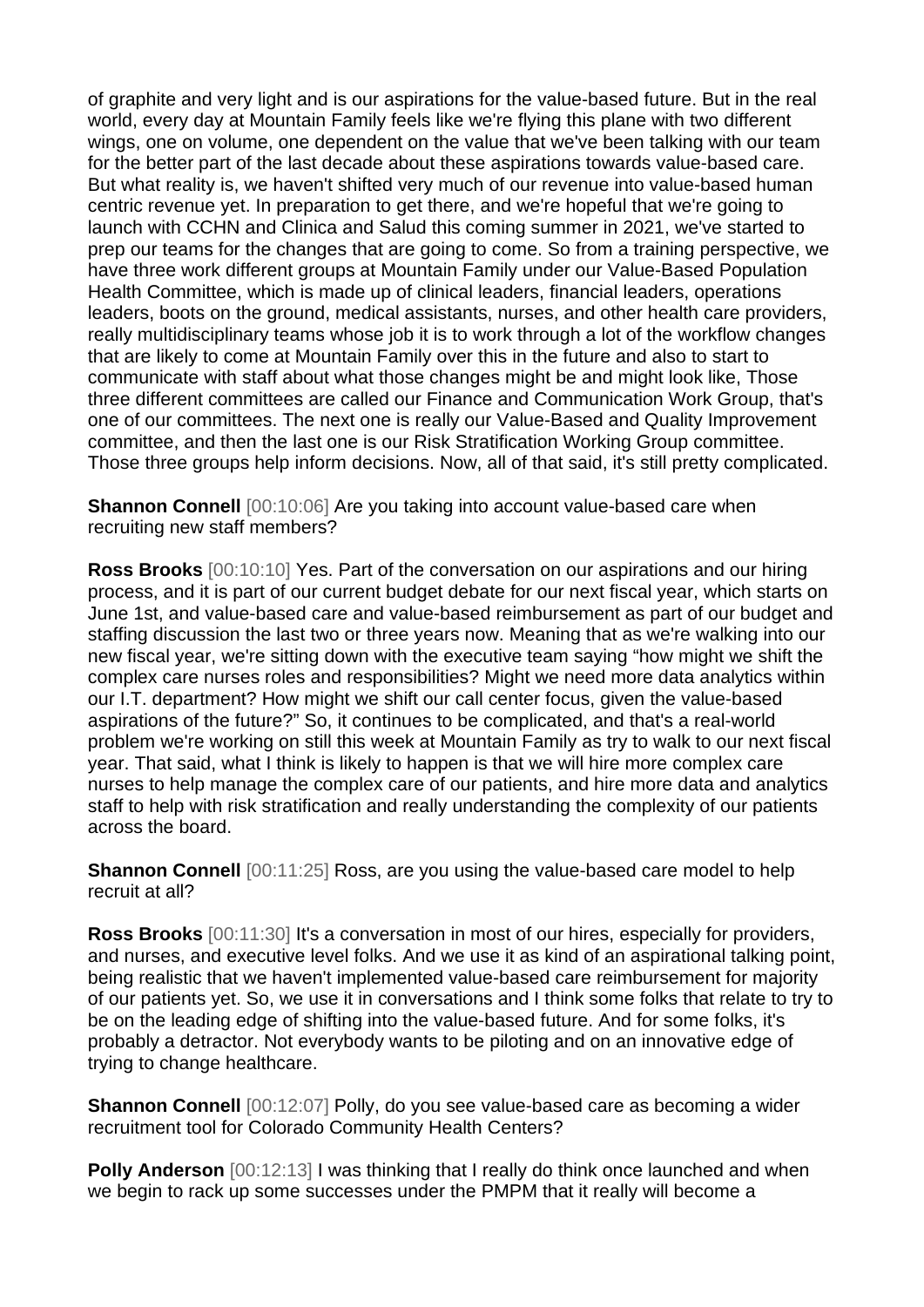recruitment tool. I think a challenge of working with health centers is the complexity of patients, and the fact that there's never enough time to chase down referrals or to spend maybe the time that patients need in the exam room for complex, for their complex health conditions that are brought on by poverty and racial injustice, systemic racism, etc. The promise is that with everyone working at the top of their license, you know, whether you're an MA, care coordinating nurse, or a typically billable provider, if everyone is being triaged to meet with the member of the care team that they need the most, it should free up the traditional providers time to spend in the exam room, or on the phone, or on telemedicine with patients who have more complex need without that push to get to 16 or 20 visits a day, they could actually spend a good 45 minutes with more complex patients. Meanwhile, your nurse is doing a simple throat swab for a kid who's got strep, freeing up that provider's time because the visit with the provider isn't needed to generate revenue. You know, two kinds of extreme examples, but I do think that reorienting the system around what the patient needs will take the pressure off the volume system that is health care and I think should be very attractive for providers and for all staff. The health center is reoriented towards what the providers want to do and what patients need are some real opportunity for us to transition our uninsured patients to that model of care, since they don't have a payer per say that they can move into that population based approach and de-medicalize issues where it's needed and provide additional time with providers where that's needed too. On the short term, there's a lot of experiments going on and they don't impact all patients.

**Ross Brooks** [00:14:22] Yeah, that's a great point, Polly. And if I could just add on there as well, the upside is this opens up opportunities with payers and other partners to shift to value-based care. Polly's right in that different payers are going to have a different pace by which they adopt, shifting the primary care capitation focus with hopeful gain share for total cost of care. But on the flip side, we've started working with our local hospital partners and county partners, pitching them on an uninsured per member per month model for our uninsured patients that don't have regular payer source. So that opportunity exists in part because of the CCHN/HCPF pilot and the work of Medicaid prime to try to shift reimbursement for uninsured into a more value-based structure. That's an exciting upside of all of this. The other, I think, realistic complication is that even if we move the vast majority of our medical patients, let's call it 80% plus, to value-based reimbursement and care, our dental care and behavioral health care, for the most part, is still going to be pretty volume dependent in the short run. So, one of our long term goals is to figure out how do we shift behavioral health care and reimbursement and dental health care and reimbursement into a more value-based system over the coming three to five years.

**Shannon Connell** [00:15:42] Great, thank you. Is there anything else that either of you would add from the leadership or operations perspective to someone who might be considering adding the value-based care model to their CHCs?

**Polly Anderson** [00:15:56] Yeah, we haven't talked too much about the Four Percent program, and that's where health centers have up to four percent of their rate that's paid for medical visits at risk if they don't meet certain quality improvement benchmarks or if they're not patient centered, medical home recognized or working towards it. That is a pretty low risk area of value-based care experimentation that we encourage health centers to take an active role in. There is real opportunity if all providers in Medicaid, especially health centers who see such a large portion of patients, to go after a certain health condition like depression or blood pressure screening and follow up and really move quality of care forward on that. It's not a perfect program because ideally in value-based care where there's risk, there should also be opportunity for high performance and for